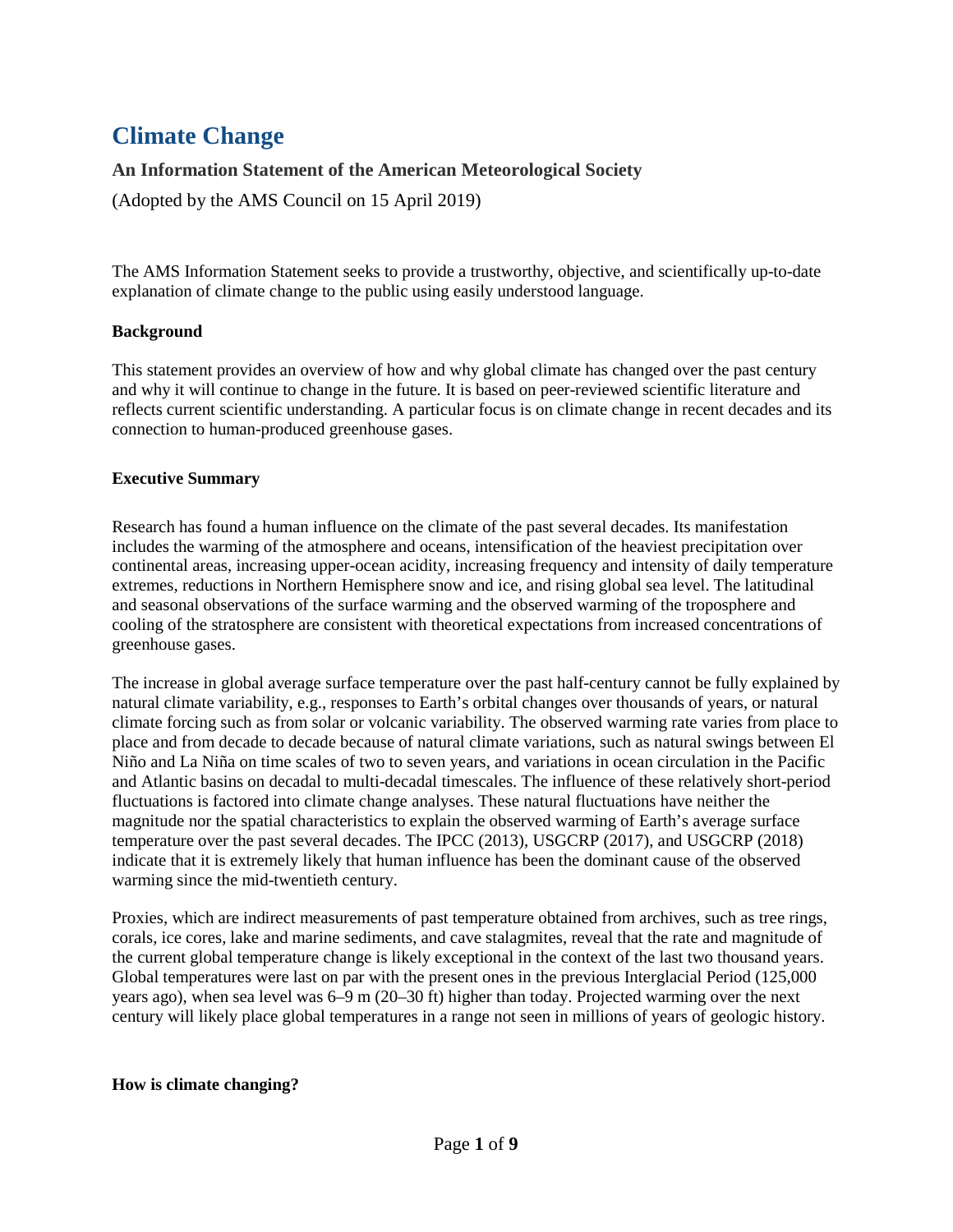Earth's climate is warming. Observations show increasing surface air and ocean temperatures over most regions and diminishing snow and ice cover at high latitudes. Global surface temperature has increased at an average rate of 0.8°C (1.4°F) per century over the period 1901–2017, and 1.9°C (3.4°F) per century during 1979–2017. In addition to this long-term warming, the global surface temperature fluctuates from year to year and decade to decade from interactions of the atmosphere, ocean, land surface, and cryosphere (the snow and ice-covered portions of Earth); these processes represent natural climate variability. Consequently, not every year is warmer than the preceding one, globally: For example, 2011 was cooler than the ten previous years. However, the four warmest years on record through 2018 are the four most recent ones—2015, 2016, 2017, and 2018—with 2016 being the warmest.

The surface warming over northern continents is largest in the middle to high latitudes; it is pronounced in winter–spring and notably smaller in summer–autumn. Over North America, the winter–spring surface warming is largest in Alaska and central-northern Canada. The surface warming in the high southern latitudes is largest in spring (September–November), with warming over West Antarctica and the Ross Ice Shelf since 1979. The warming is apparent not just in seasonal temperatures: The United States has had twice as many record daily high maximum temperatures as record daily low minimum temperatures from 2000 into the late 2010s.

The warming is not confined to Earth's surface: The troposphere—the region extending upward from the surface to about 10 km (30,000 ft) altitude—has also warmed. Although tropospheric temperature records are not as long or spatially dense as those at the surface—limiting the ability to characterize long-term trends—both the lower and middle troposphere have warmed, with the former warming more than the latter. Importantly, cooling is present in the stratosphere (the region directly above the troposphere) which together with surface warming is consistent with the predicted response to increasing greenhouse gas concentrations.

The oceans, which cover about 70% of Earth's surface, have warmed both at the surface and in the upper subsurface layers. Annual sea surface temperature has warmed notably (i.e., approaching or exceeding 1.0°C or 1.8°F per century) in the Barents and Kara Seas along the Arctic Rim, off the east coasts of Asia and northern North America, in the equatorial Indian Ocean, around the Southern Hemisphere continents, and across large stretches of the Southern Ocean. The cooling trends, in contrast, are small and spatially limited, confined to the North Atlantic near Greenland and the Amundsen and Bellingshausen Seas off the West Antarctic Ice Sheet. The heat content in the upper ocean  $(0-700 \text{ m}; 0-2,300 \text{ ft})$  has also increased, notably in the North Atlantic, since at least the 1950s. There is also a strong positive heat content trend at middle oceanic depths (700–2,000 m; 2,300–6,500 ft).

In addition to the widespread warming, the oceans are becoming more acidic and the amount of dissolved oxygen is decreasing, impacting marine life. These changes are consequences of well-understood chemical and physical processes. Seawater becomes more acidic when it absorbs some of the excess carbon dioxide that has accumulated in the atmosphere. Observations show that the oceans have become 25% more acidic (0.1 pH decrease) over the last century. Ocean acidification affects marine organisms, notably those that build calcium carbonate structures, including shellfish, corals, and many species of marine plankton. Pervasive surface warming has led to reduced ocean oxygen levels that, when combined with coastal pollution, contribute to ocean "dead zones" and massive fish kills. An increase in the magnitude and duration of ocean temperature extremes represent an acute near-term threat to many marine ecosystems, including coral reefs, as apparent from the global-scale coral bleaching event of 2015–2016.

Globally averaged sea level is estimated to have risen by about 17 cm (6.7 in) during the twentieth century, with an acceleration evident since the early 1990s. The climate change–driven rate of sea level rise over the satellite altimeter era (1993–present) is about 2.9 mm/yr (0.1 in/yr). Regionally, the sea level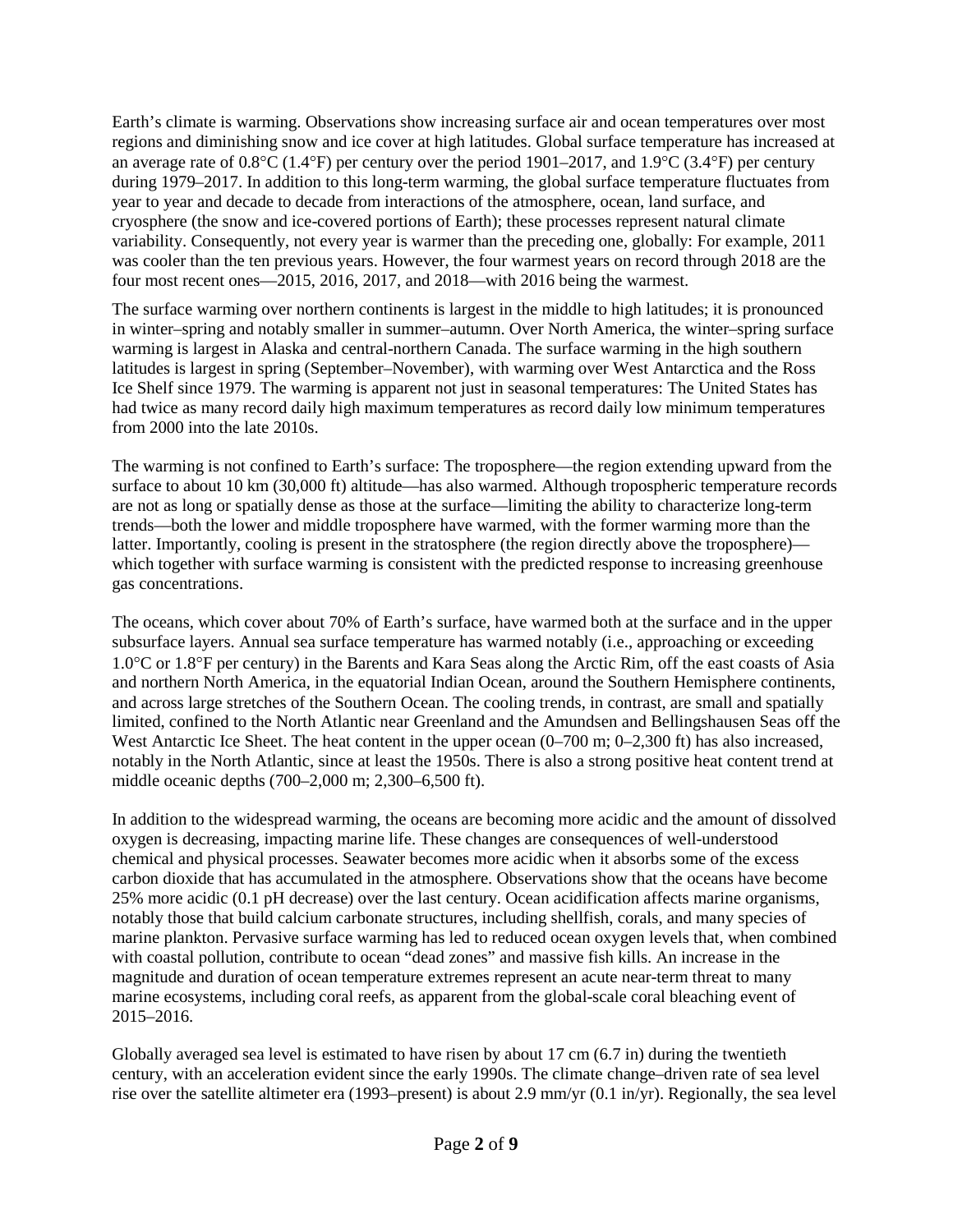rise can be larger or smaller depending on a number of factors, including vertical motion of the land itself (e.g., from tectonic activity, removal of groundwater, low-frequency changes in ocean circulation patterns, and adjustment due to past glaciations). Even small rises in sea level can be consequential for coastal communities and small island nations.

The cryosphere—regions on Earth where water is in the form of ice or snow—has changed significantly during the period of the instrumental record, including the large ice sheets on Greenland and Antarctica, alpine glaciers and small ice caps, terrestrial snow, and sea ice. Gravity-based satellite measurements of the 2002–2016 loss in ice sheet mass show that Greenland contributed to an equivalent sea level rise of about 0.75 mm/yr, and Antarctica to about 0.33 mm/yr; the loss rate for Greenland is more than three times larger than for the preceding decade. The global trend in the mass balance of alpine glaciers over the last century is equivalent to about 1 mm/yr of sea level rise. The loss of seasonal terrestrial snow (and ice), while not contributing significantly to sea level rise, influences the absorption of solar radiation, atmospheric boundary layer temperature and humidity, and freshwater storage. Multiple data sources indicate downward trends in Northern Hemisphere terrestrial snow cover extent and depth in late spring, which impact runoff—a key source of water in the western United States.

Arctic sea ice at its seasonal minimum in September has declined by about 13% per decade during 1979– 2018, i.e., a 50% decline in extent over the preceding four decades, well beyond what can be expected from natural variability. On the other hand, Antarctic sea ice extent has increased in some regions while it has decreased in others. This hemispheric asymmetry in the response to rising greenhouse gases is not unexpected due to the large-scale upwelling of colder deep waters in the Southern Ocean, which limit the effects of surface-forced change.

Precipitation—a key link between the atmosphere, oceans, land surface, and the cryosphere—is increasing over the northern middle–high latitudes, especially in autumn. Over the United States, annual precipitation has decreased in the Southwest but increased over the Great Plains, Midwest, and the Northeast; U.S.-averaged precipitation has increased by about 4% since 1900, mostly from the increase in autumn precipitation. Heavy precipitation (e.g., maximum daily precipitation in consecutive 5-year segments) has increased in both intensity and frequency since 1900, especially in the eastern half of the United States and notably in the Northeast. Areas that receive limited precipitation, sometimes called drylands, are increasing in area. The combination of warmer temperature and reduced precipitation in some regions has increased the risk of drought and drought-related impacts. There is evidence that wildfire seasons are increasing globally and areas where wildfires occur are expanding.

The number and intensity of Atlantic hurricanes have both increased since the early 1980s, but much of this increase may be due to natural variability of the atmosphere and ocean. Furthermore, there is little trend or even a decrease in hurricane activity in other ocean basins, so the global trend, if there is one, is not clear. There is evidence that ocean warming is providing more energy to make hurricanes more intense.

There is no sign of an increase in the most violent U.S. tornadoes (those rated EF4 or EF5 on the Enhanced Fujita Scale). However, there is evidence that annual U.S. tornado activity has become more variable since the 1970s, with larger tornado outbreaks separated by longer periods of below-average tornado frequency. Because of the wide range of natural variability in tornadoes, severe thunderstorms, and other localized weather events, it may take longer for any persistent changes related to humanproduced greenhouse gases to become detectable.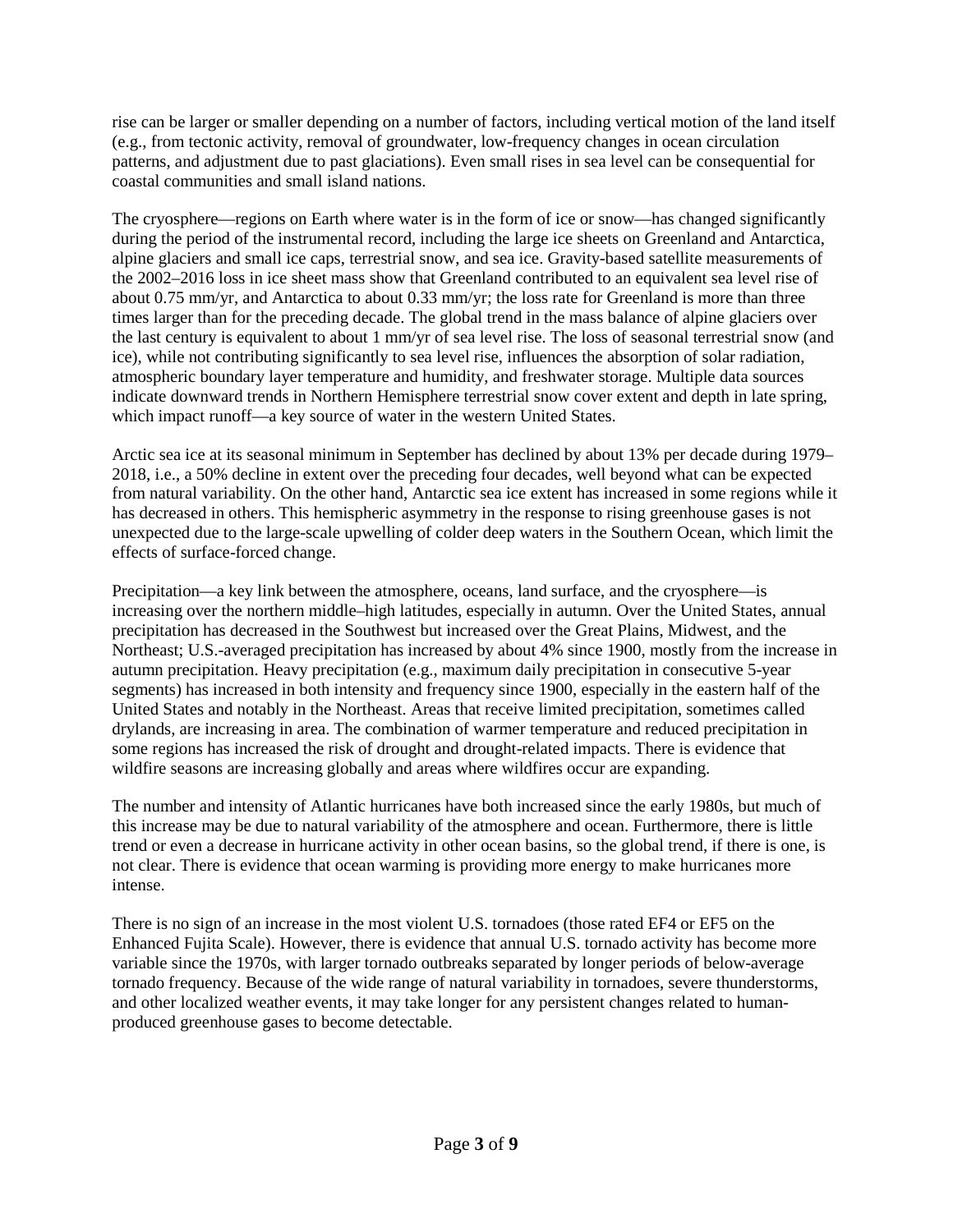## **Why is climate changing?**

Climate—the statistical description (both mean and variability) of the atmosphere–ocean–land– cryosphere system over a few decades—is characterized by the balance of incoming and outgoing energy, which strongly depends on the composition of the atmosphere. Consequently, climate can be affected by human-induced changes in atmospheric composition (greenhouse gases and aerosols) and land surface use/cover. Climate is also influenced by natural variability, which includes decadal to multi-decadal fluctuations of ocean circulation and temperature in the Atlantic and Pacific basins.

Anthropogenic (i.e., human-induced) climate change cannot be accurately characterized from linear trends over short periods, as these trends will likely have contributions from the incomplete cycles of natural decadal to multi-decadal variability. However, many of the above-noted changes in the past 120 years cannot be fully accounted for by natural climate variability such as the decadal to multi-decadal fluctuations of ocean circulation and temperature in the Atlantic and Pacific basins. Scientific evidence indicates that the leading cause of climate change in the most recent half century is the anthropogenic increase in the concentration of atmospheric greenhouse gases, including carbon dioxide  $(CO<sub>2</sub>)$ , chlorofluorocarbons, methane, tropospheric ozone, and nitrous oxide.

Other than water vapor, the most prevalent greenhouse gas is  $CO<sub>2</sub>$ , whose concentration is rising mainly from fossil fuel combustion, cement production, and deforestation. About half the anthropogenic  $CO<sub>2</sub>$ input into the atmosphere has remained in the atmosphere, and the rest has been taken up by the oceans and terrestrial biosphere (i.e., soil and plants on land)—the two  $CO<sub>2</sub>$  reservoirs with which the atmosphere routinely exchanges large amounts of  $CO<sub>2</sub>$ , seasonally. Once introduced, the  $CO<sub>2</sub>$  can reside in the atmosphere for 1000 years or more before it is removed by natural processes, with more than 50% of the introduced  $CO<sub>2</sub>$  remaining in the atmosphere for at least 50 years and roughly 30% remaining for at least 100 years.

Water vapor is another important greenhouse gas, but unlike  $CO<sub>2</sub>$ , it responds quickly to temperature change. For this reason, it mostly acts as a feedback, amplifying the response of the climate system to changes in radiative forcing, for instance from long-lived greenhouse gases like  $CO<sub>2</sub>$ .

A third important greenhouse gas is methane, which is produced both naturally, primarily by emissions from wetlands and wildlife, and from human activities such as agriculture, landfills, and fossil fuel extraction processes, with the human activities responsible for the majority of emissions today. For example, methane is a by-product of the hydraulic fracturing (fracking) process for extracting oil and natural gas from underground. Methane is shorter-lived and much less abundant than  $CO<sub>2</sub>$  but a much more effective greenhouse gas per molecule, with more than 30 times the warming potential of  $CO<sub>2</sub>$  by weight when compared over a 100-year period. The concentration of methane in the atmosphere was less than 800 parts per billion before the industrial revolution and is now measured at over 1,800 parts per billion. As the climate changes, the production of natural methane will likely increase, for example, due to thawing of previously frozen carbon-rich soils in the permafrost zones of the high-latitude continents and the possible mobilization of methane trapped in hydrate form in oceanic sediment.

Human activity also affects climate through changes in the number and physical properties of tiny (nanoto micrometer diameter) solid particles and liquid droplets suspended in the atmosphere, known collectively as atmospheric aerosols, e.g., dust and sulfates from air pollution. Aerosols modify both visible and infrared radiation and can influence the spatial distribution of clouds and precipitation. Most aerosols originating from human activity act to cool the planet, partly counteracting the greenhouse warming. However, the time span in which aerosols remain suspended in the troposphere is much shorter than for greenhouse gases such as  $CO<sub>2</sub>$ . Stratospheric aerosols generated by occasional large sulfur-rich volcanic eruptions can reduce the global surface temperature for a few years.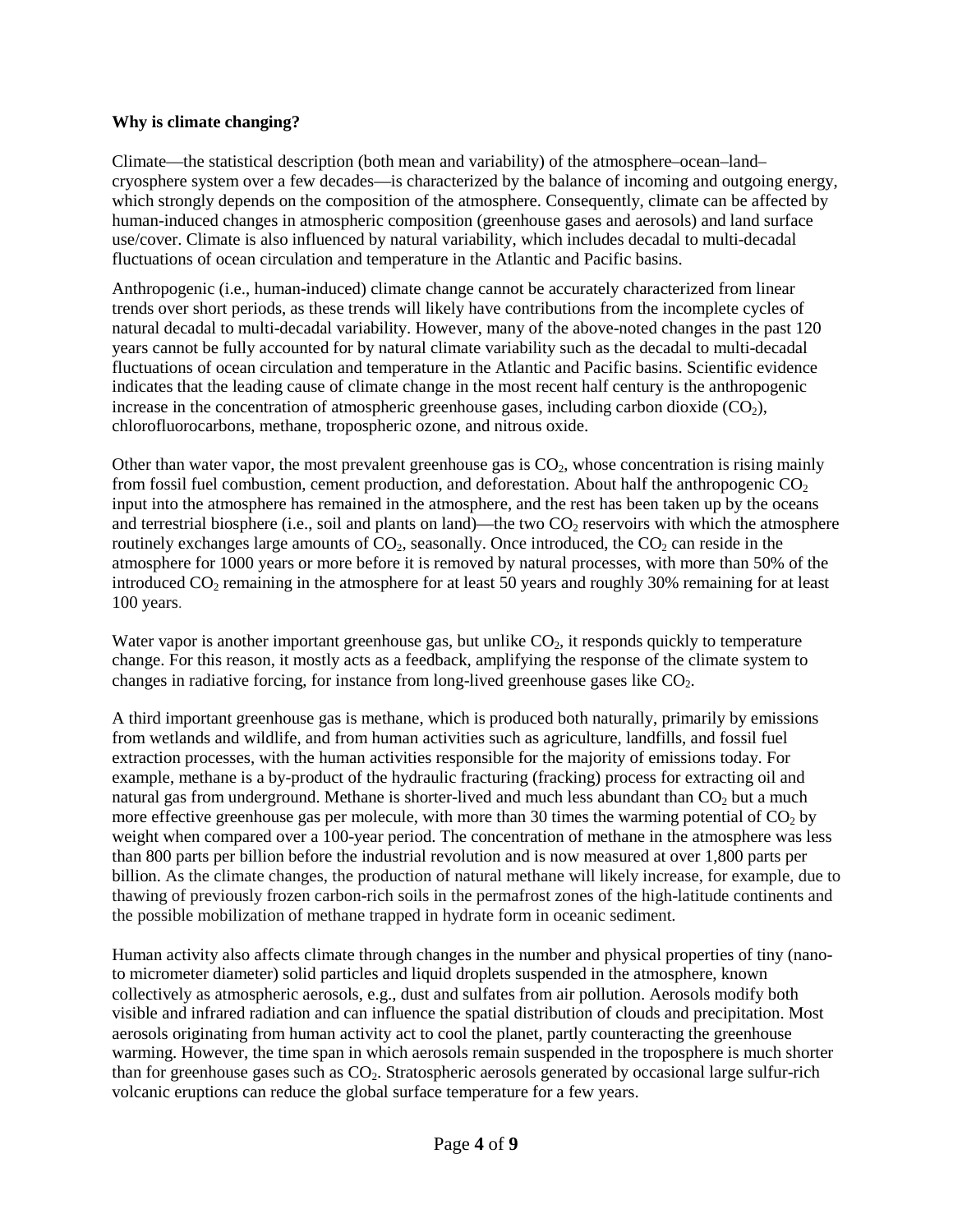Changes in land surface use from agriculture, irrigation, deforestation, and urbanization also influence the surface exchange of water and energy with the atmosphere, generating regional climate change.

## **How can climate change be projected into the future?**

Climate projections for decades into the future are made using computer programs that model the atmosphere–ocean–land surface–cryosphere system, based largely on fundamental physical laws and well-understood physical principles. These models explicitly simulate the large-scale [approximately 100 km (60 miles) or larger] motions of the atmosphere and ocean. By subjecting these models to timedependent greenhouse gas concentrations and other forcings, with concentrations allowed to evolve in the future based on emission hypotheses (or "scenarios"), the simulated climate responds to such changes in atmospheric composition. Climate projections from such calculations focus on identifying the average (mean) state and extreme states of the atmosphere and ocean, summarized on the time scales of decades, rather than an instantaneous future state of the entire system. The projections depend on the evolution of the energy budget and its influence on the climate system's slowly varying system components—ocean, land surface, and the cryosphere—and their interactions.

Natural variability can obscure anthropogenic influences on climate at the multidecadal scale. Examples include a slower pace of atmospheric warming during the first decade of the twenty-first century and a more rapid pace during the mid-2010s. Such changes in the pace of warming are also seen in projections of future climate.

Climate models have both strengths and weaknesses. For example, they reliably represent many of the fundamental processes that govern weather and climate, including midlatitude storms, heat waves, droughts, and extreme seasonal precipitation. As a result, many models are able to simulate the broad features of the twentieth-century climate. However, some crucial processes like clouds and convection, ocean eddies, deep water formation, and carbon cycle remain crudely represented. These deficiencies are thought to underpin model errors in the representation of the present climate, its modes of natural variability, and its recent evolution. Climate simulations and projections are especially challenged on the regional scale—the scale of relevance in adaptation efforts. However, climate models successfully replicate the global warming of the twentieth century, and they agree that further warming and other global and regional changes can be expected this century. Furthermore, there are recent developments of higher-resolution climate models that can be used to project regional-scale changes.

# **How is the climate projected to change in the future?**

Based on understanding of past changes and projections of future human activities, it is projected that over the next 100 years Earth's surface will warm at least as much as it did in the past 100 years, and perhaps 2–6 times more. Further, the proportion of global warming that is offset by cooling from human sources of aerosols may diminish in the future.

Global warming and sea level rise would continue during the next few decades even if atmospheric greenhouse gas concentrations could somehow be held constant at their present levels. This decades-long delay is because of the inherent slowness with which the oceans and polar ice sheets respond to surrounding temperature, the input of heat, and changes in the chemistry of the air and oceans.

Climate models project the global average sea level to be 0.3–1.2 m (1.0–4.0 ft) higher, and the global average surface temperature to be warmer by more than 1.5°C (and up to 4.0°C depending on future emission scenarios) at the end of the twenty-first century relative to the 1850–1900 period. A narrower range for the global surface temperature increase  $(2.6^{\circ}-3.1^{\circ}C)$  is obtained in scenarios where emissions are restricted to the level of current international agreements. Oceans are also projected to be significantly more acidic (an additional 0.3–0.4 pH decrease, or +150% more acidic) by the end of this century.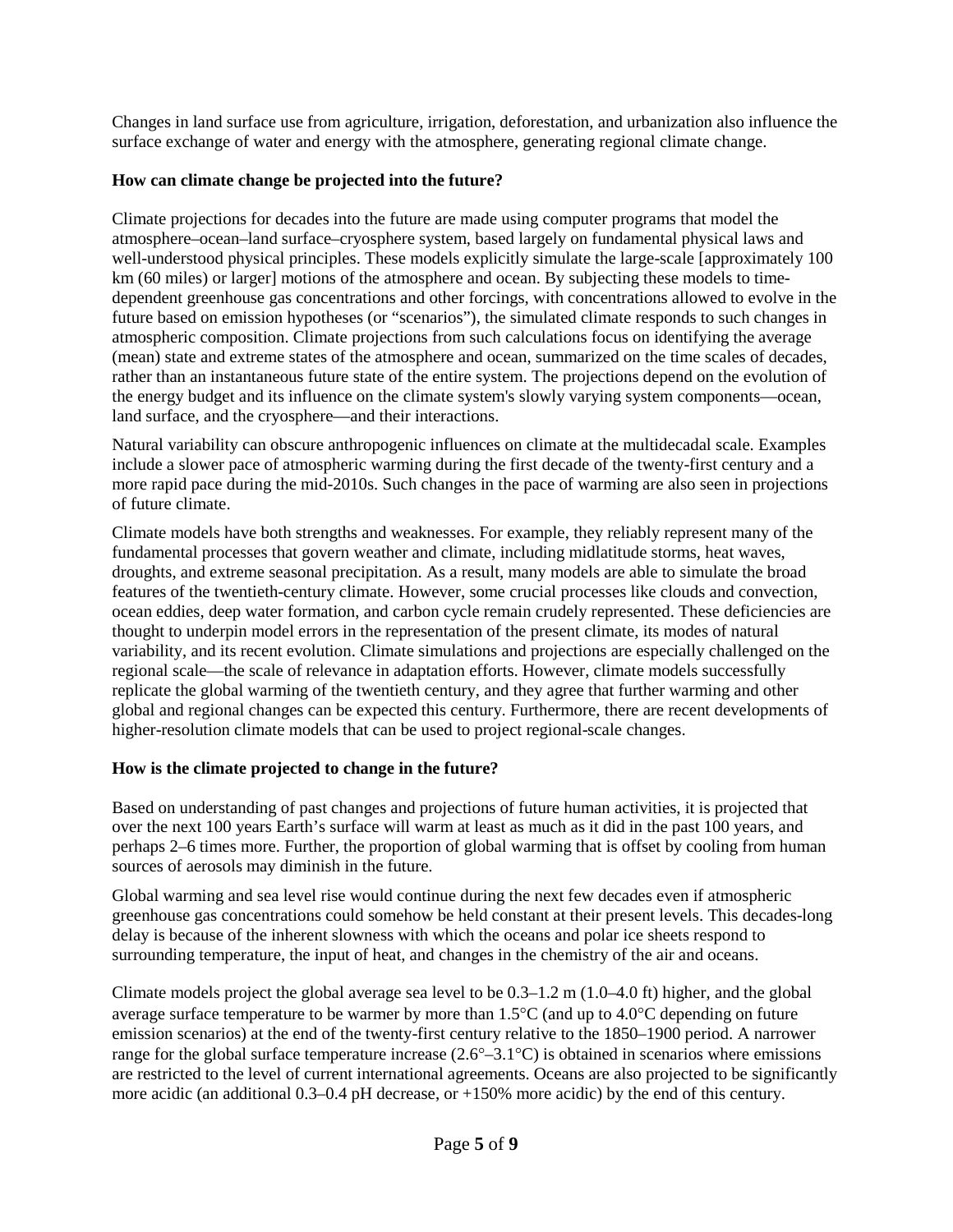At regional scales, climate models project a general reduction of precipitation in the subtropics, which, together with warmer temperatures, will have the effect of intensifying drought. An increase of precipitation in the high latitudes is also projected, with associated increasing extreme precipitation events. The sea ice in the Arctic Ocean is projected to become seasonal or disappear entirely from some places, making the continental margins of the Arctic more prone to damaging storms and ocean waves. Warming in Alaska, which is faster than in other parts of the United States, will continue, with likely further thawing of permafrost.

Barring large increases in volcanic activity or decreases in solar energy output, reducing the amount of greenhouse gas emitted by human activity and/or accelerating the removal of these gases from the atmosphere is the only way to avoid much of the projected warming and its associated global-scale effects on sea level rise, precipitation and heat extremes, and ecosystem health. Adaptation could ameliorate at least some of the impacts of projected climate change on economies and human health.

## **References and Notes**

## General Reports on Climate Change

- USGCRP, 2018: Impacts, Risks, and Adaptation in the United States: Fourth National Climate Assessment, Volume II [Reidmiller, D.R., C.W. Avery, D.R. Easterling, K.E. Kunkel, K.L.M. Lewis, T.K. Maycock, and B.C. Stewart (eds.)]. U.S. Global Change Research Program, Washington, DC, USA, 470 pp., doi: 10.7930/NCA4.2018.
- USGCRP, 2017: Climate Science Special Report: Fourth National Climate Assessment, Volume I [Wuebbles, D.J., D.W. Fahey, K.A. Hibbard, D.J. Dokken, B.C. Stewart, and T.K. Maycock (eds.)]. U.S. Global Change Research Program, Washington, DC, USA, 470 pp., doi: 10.7930/J0J964J6.
- IPCC, 2013: Climate Change 2013: The Physical Science Basis. Contribution of Working Group I to the Fifth Assessment Report of the Intergovernmental Panel on Climate Change. Cambridge University Press, Cambridge, UK and New York, NY, 1535 pp. <http://www.climatechange2013.org/report/>

# Surface Air Temperature Analysis

- Linear trends: 1900-2017 (118-year) Trends were computed from HadCRUT4 (Cowton and Way corrected version) by Clara Deser/Adam Phillips (0.93C/118-years) and Natalie Thomas/Sumant Nigam (0.95C/118-years). For the recent period (1979-2017; 39 years); Deser/Phillips (0.68C/39 years), and Thomas/Nigam (0.73C/39-years).
- Record years: Identified by University of East Anglia, CRU: Phil Jones and Tim Osborn 2018: see <http://www.cru.uea.ac.uk/documents/421974/1295957/CRU+Info+Sheet+%231+2017.pdf>
- Seasonality of Warming: Nigam, S., N. Thomas\*, A. Ruiz-Barradas\*\*, and S. Weaver, 2017: Striking Seasonality in the Secular Warming of the Northern Continents: Structure and Mechanisms. J. Climate, 30, 6521-6541.
- Antarctic trends: Based on Nicolas, J. P. and D. H. Bromwich, 2014: New reconstruction of Antarctic near-surface temperatures: multidecadal trends and reliability of global reanalyses. J. Climate, 27(21):8070–8093; and Smith, K. L. and L. M. Polvani, 2017: Spatial patterns of recent Antarctic surface temperature trends and the importance of natural variability: lessons from multiple reconstructions and the CMIP5 models. Climate Dyn., 48:2653–2670.

Supplemental analysis by Natalie Thomas and Sumant Nigam: The 1979-2014 period trends from both GISTEMP (used by Smith and Polvani) and Berkeley Temperature record were computed and contribute to the updated description.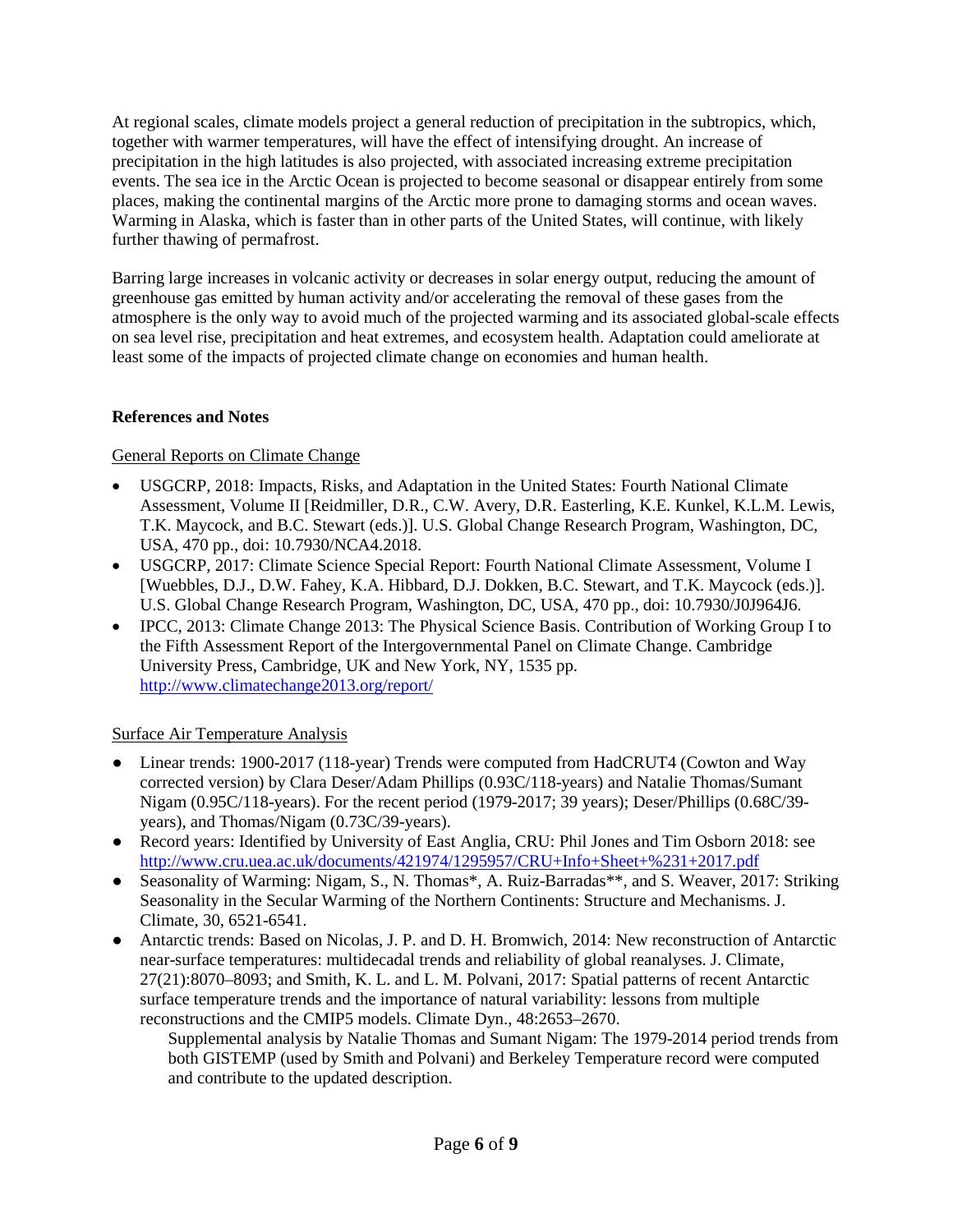• Daily temperature records: Morak S, Hegerl GC, Christidis N, 2013: Detectable changes in the frequency of temperature extremes. J. Climate, 26, 1561-1574, and Meehl, G. A., C. Tebaldi, and D. Adams-Smith, 2016: US daily temperature records past, present, and future. PNAS | December 6, 2016, 113, no. 49, 13977–13982.

## Upper Air Temperature Analysis

• From IPCC, 2013 – Chapter 2: Table 2.8 and Fig. 2.26 (bottom right panel).

## Sea Surface Temperature Analysis

- 1900-2017 Trends: The description is based on the linear trends in the HadISST SST data; for comparison, trends in the ERSSTv5 data were also plotted; both by N. Thomas, University of Maryland.
- 1955-2017 Trends: To corroborate aspects of the trend distribution, the trends were recomputed for this more recent period in which SST data is deemed more reliable.

## Ocean Heat Content Analysis

- S. Levitus, J. I. Antonov, T. P. Boyer, O. K. Baranova, H. E. Garcia, R. A. Locarnini, A. V. Mishonov, J. R. Reagan, D. Seidov, E. S. Yarosh, and M. M. Zweng, 2012: World ocean heat content and thermosteric sea level change (0–2000 m), 1955–2010. Geophys. Res. Lett., 39, L10603, doi:10.1029/2012GL051106.
- Cheng, L., J. Abraham, Z. Hausfather, K. E. Trenberth, 2019: How fast are the oceans warming? Observational records of ocean heat content show that ocean warming is accelerating, Science, 363, 128-129. Doi: 10.1126/science.aav7619

# Ocean Acidification

- USGCRP, 2014: Third National Climate Assessment. [https://nca2014.globalchange.gov/report/our](https://nca2014.globalchange.gov/report/our-changing-climate/ocean-acidification)[changing-climate/ocean-acidification](https://nca2014.globalchange.gov/report/our-changing-climate/ocean-acidification)
- USGCRP 2017.<https://science2017.globalchange.gov/chapter/13/>
- NOAA-PMEL:<https://www.pmel.noaa.gov/co2/story/A+primer+on+pH>

## Cryosphere Analysis

- Comiso, J. C., and D. K. Hall, 2014: Climate trends in the Arctic as observed from space. Wiley Interdisciplinary Reviews: Climate Change 5, 389–409.
- Zemp, M., H. Frey, I. Gärtner-Roer, S. U. Nussbaumer, M. Hoelzle, F. Paul, W. Haeberli, F. Denzinger, A. P. Ahlstrøm, B. Anderson, S. Bajracharya, C. Baroni, L. N. Braun, B. E. Cáceres, G. Casassa, G. Cobos, L. R. Dávila, H. Delgado Granados, M. N. Demuth, L. Espizua, A. Fischer, K. Fujita, B. Gadek, A. Ghazanfar, J. O. Hagen, P. Holmlund, N. Karimi, Z. Li, M. Pelto, P. Pitte, V. V. Popovnin, C. A. Portocarrero, R. Prinz, C. V. Sangewar, I. Severskiy, O. Sigurðsson, A. Soruco, R. Usubaliev, and C. Vincent, 2015: Historically unprecedented global glacier decline in the early 21st century. J. Glaciology 61, 745–762.
- Harig, C., and F. J. Simons, 2016: Ice mass loss in Greenland, the Gulf of Alaska, and the Canadian Archipelago: Seasonal cycles and decadal trends. Geophys. Res. Lett., 43, 3150–3159

## Sea Level Rise Analysis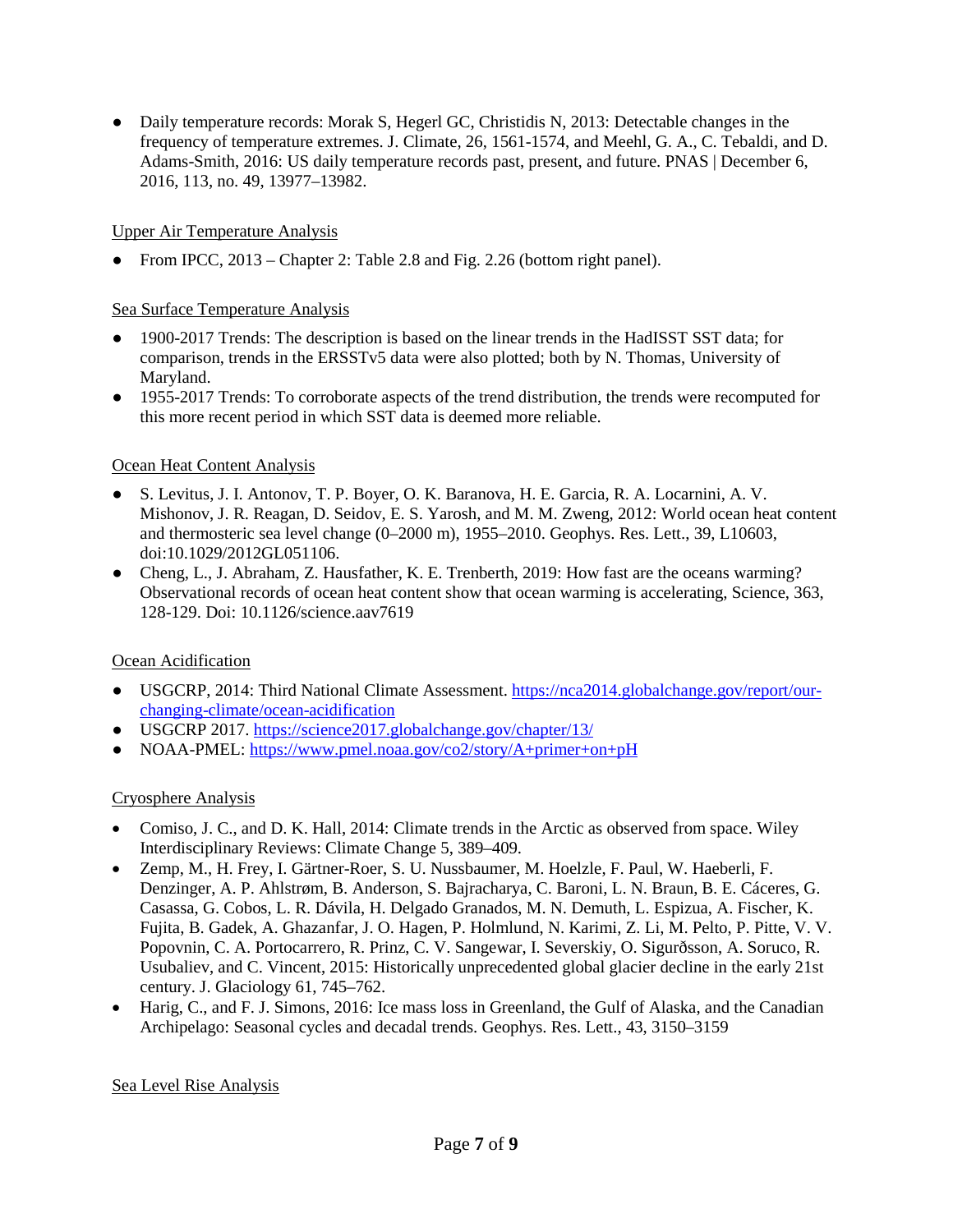- Merrifield MA, Merrifield ST, Mitchum GT, 2009: An anomalous recent acceleration of global sea level rise. J. Climate, 22, 5772–5781.
- Jevrejeva S, Moore JC, Grinsted A, Matthews AP, Spada G, 2014: Trends and acceleration in global and regional sea levels since 1807. Global Plan. Change, 113:11–22.
- Sönke Dangendorf, Marta Marcos, Guy Wöppelmann, Clinton P. Conrad, Thomas Frederikse, and Riccardo Riva, 2017: Reassessment of 20th-century global mean sea level rise. Proc. Nat. Acad. Sci., 114, 5946-5951.
- R. S. Nerem, B. D. Beckley, J. T. Fasullo, B. D. Hamlington, D. Masters, G. T. Mitchum, 2018: Climate-change–driven accelerated sea-level rise detected in the altimeter era. Proc. Nat. Acad. Sci., 115 (9) 2022-2025; DOI: 10.1073/pnas.1717312115
- University of Colorado,<http://sealevel.colorado.edu/>

## Sea Ice Analysis

- Arctic: NSIDC, Boulder: [http://nsidc.org/arcticseaicenews/2018/09/arctic-sea-ice-extent-arrives-at](http://nsidc.org/arcticseaicenews/2018/09/arctic-sea-ice-extent-arrives-at-its-minimum/)[its-minimum/](http://nsidc.org/arcticseaicenews/2018/09/arctic-sea-ice-extent-arrives-at-its-minimum/)
- Antarctic: NSIDC, Boulder: [https://nsidc.org/data/seaice\\_index](https://nsidc.org/data/seaice_index)

## Precipitation Analysis

- [1902-2013 Annual Trends:](http://www.atmos.umd.edu/~nigam/AMS.Statement.Annual.Precipitation-Trends.pdf) Characterized by analysis of the GPCCv7 precipitation data, by N. Thomas, Univ. of Maryland.
- Seasonal Trends-US: USGCRP 2017, Chapter-7: <https://science2017.globalchange.gov/chapter/7/>
- Daily Precipitation: USGCRP 2017, Chapter-7, Section 7.1.3; Fig.7.4 (top-left panel)
- Huang, J., Yu, H., Guan, X., Wang, G. & Guo, R. Accelerated dryland expansion under climate change. Nat. Clim. Change **6**, 166–171 (2015).
- Diffenbaugh, N. S., Swain D. L. & Touma, D. Anthropogenic warming has increased drought risk in California. Proc. Natl Acad. Sci. **112**, 3931–3936 (2015).
- Trenberth, K., Fasullo, J. T. & Shepherd, T. G. Attribution of climate extreme events. Nature Clim. Change 5, 725–730 (2015).
- Jolly, W. M., M. A. Cochrane, P. H. Freeborn, Z. A. Holden, T. J. Brown, G. J. Williamson, and D. M. J. S. Bowman. 2015. Climate-induced variations in global wildfire danger from 1979 to 2013. Nature Communications. doi: [10.1038/ncomms8537](https://esajournals.onlinelibrary.wiley.com/doi/full/10.1890/10.1038/ncomms8537)

# Atlantic Hurricane Analysis

- Kossin, J. P., T. L. Olander, and K. R. Knapp, 2013: Trend analysis with a new global record of tropical cyclone intensity. J. Climate, 26, 9960–9976.
- USGCRP 2017: Key Message 8
- Trenberth, K. E., L. Cheng, P. Jacobs, Y. Zhang, and J. Fasullo, 2018: Hurricane Harvey links to ocean heat content. Earth's Future, 6, 730-744, Doi: 10.1029/2018EF000825

## Tornado Analysis

- Brooks, H. E., G. W. Carbin, P. T. Marsh, 2014: Increased variability of tornado occurrence in the United States. S*cience,* 346, 349-352.
- Tippett, M. K., C. Lepore, J. E. Cohen, 2016: More tornadoes in the most extreme U.S. tornado outbreaks. Science*,* doi:10.1126/science.aah7393.